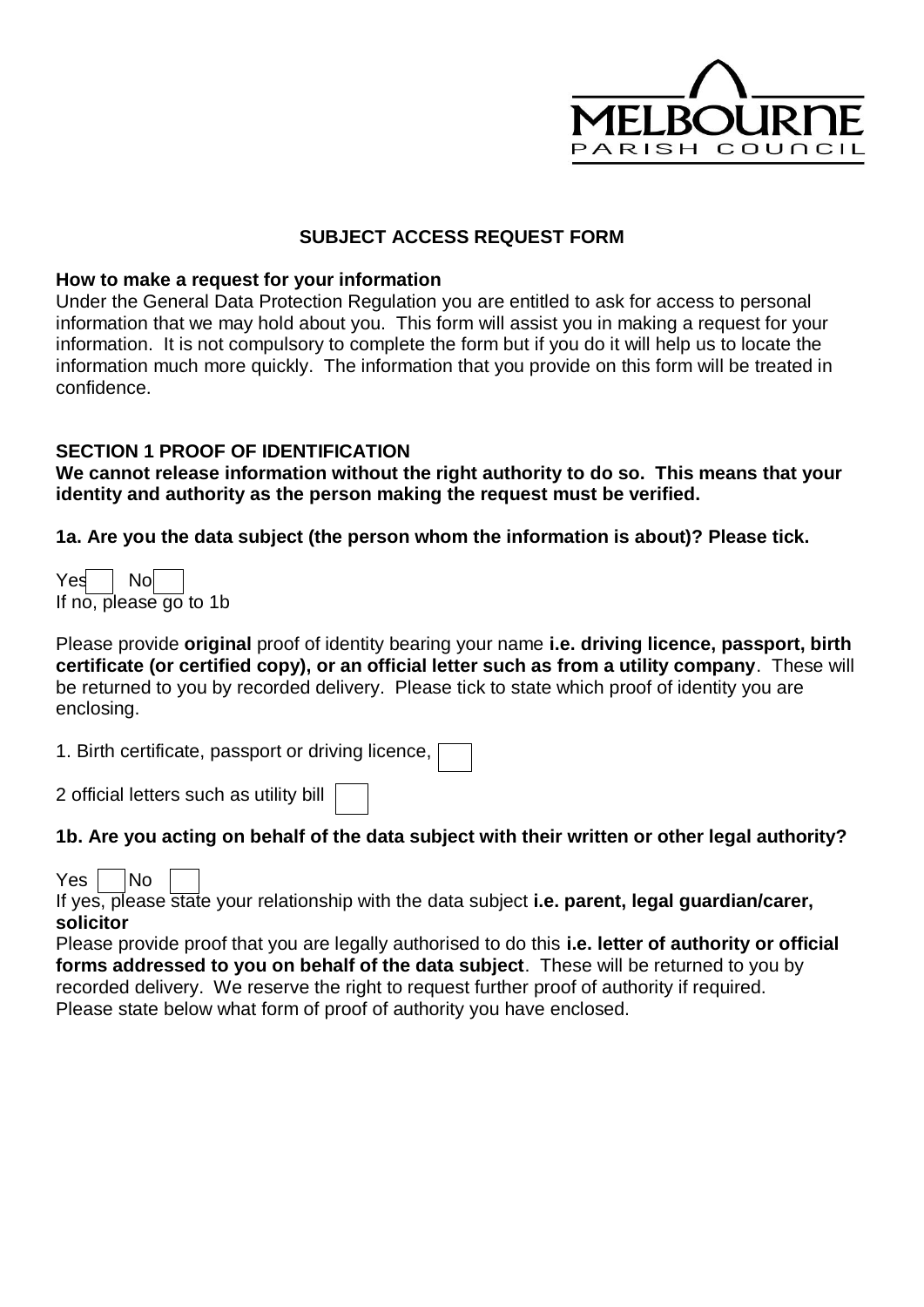### **GENERAL DATA PROTECTION REGULATION SUBJECT ACCESS REQUEST FORM SECTION 2 DETAILS OF THE DATA SUBJECT**

# **2a. Details of the Data Subject**

Surname:

Forename(s):

Any Previous or Alternative Name(s):

## **Current Address:**

House/Flat number & Street:

Town/City:

County:

Post Code:

Telephone Number:

**Please provide details of any previous addresses which you feel may be of assistance to this request.**

**If you are the data subject, please go to Section 3.**

**2b. If you making the request on behalf of the data subject, the details will be sent to you with a copy to the data subject (unless you ask for us not to do this). In order for us to send the information to you please complete the details below:**

Surname:

Forename:

Name of solicitor(s) (if applicable):

House/Flat number and Street:

Town/City:

County:

Post Code:

Telephone Number:

## **SECTION 3 DETAILS OF SERVICES**

To help us locate the information you are requesting, please complete the appropriate section(s) : Example of areas where the information might be found: General Correspondence/Financial transactions/Records such as allotments Start and end dates of information Contacts with the organisation